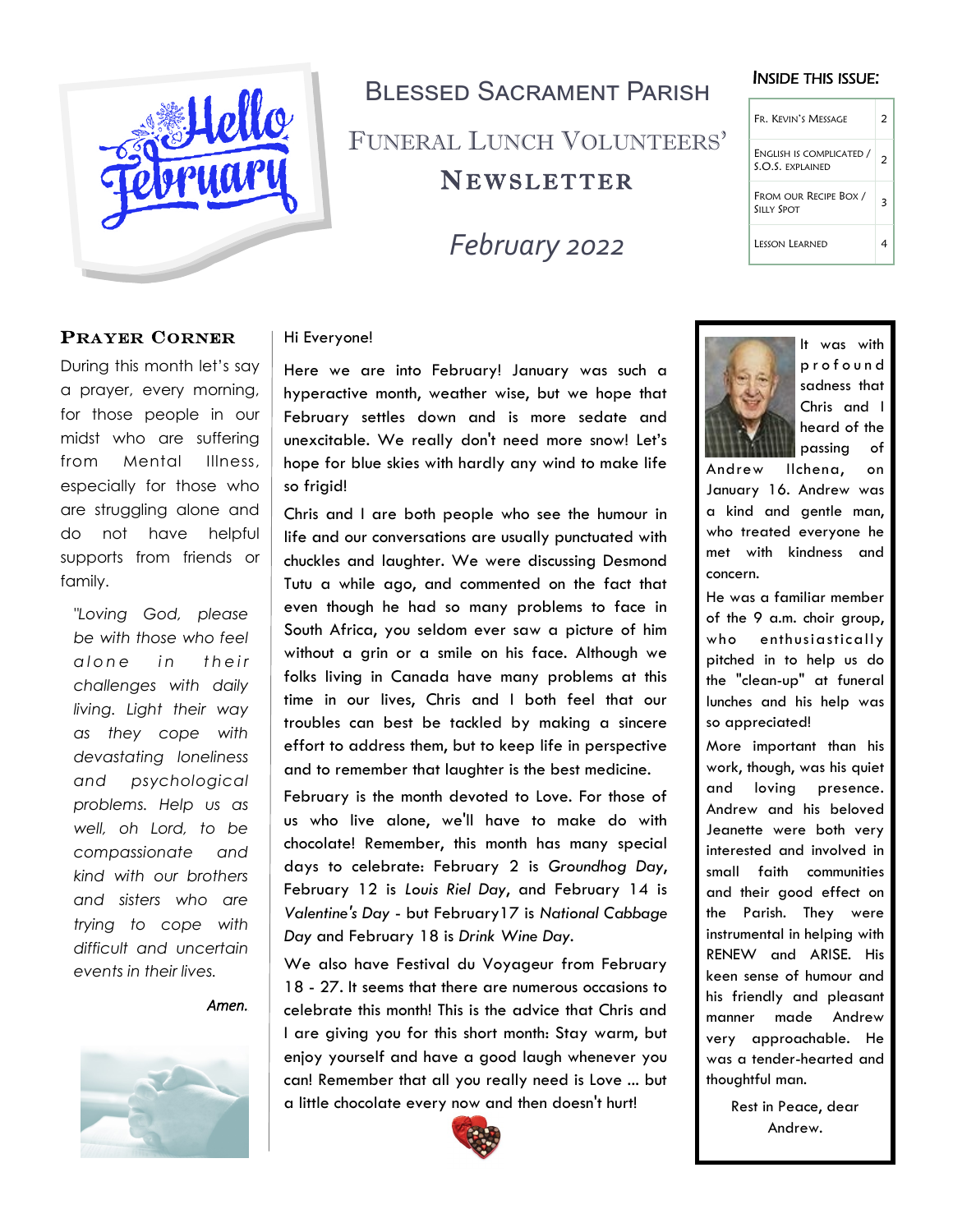

Dear friends,

Happy February!

This month we could celebrate many things. It could be the Festival du Voyageur, or Louis Riel Day, or International Margarita Day on February 22.

On February 14 we celebrate the feast of St. Valentine, who was a 3rd Century Roman Priest and Martyr. He is the patron of lovers and bee keepers (not sure of the connection). Inspired by Valentine, why don't we strengthen God's love in our homes, in our families and in our hearts this month. What can you do this month to share a bit of love? A gesture, a kiss? A phone call or kind word? A prayer for a family member or friend? A Valentine Card or sweet?

If you have a lot of heart, then why not share some of it!

**Fr. Kevin**

#### **OUR ENGLISH LANGUAGE IS SO COMPLICATED!**

There is no egg in eggplant nor is there ham in hamburger; neither apple nor pine in pineapple. English muffins weren't invented in England, and French Fries didn't come from France. Sweetmeats are candies. Sweetbreads are meat.

Quicksand works slowly, boxing rings are square and a Guinea Pig is neither from Guinea, nor is it a pig! Writers write, so why don't fingers fing. grocers groce or hammers ham?

If the plural of tooth is teeth, why isn't the plural of booth, beeth?

Crazy plurals: 1 goose, 2 geese. 1 moose, 2 meese? 1 mouse, 2 mice. 1 house, 2 hice?

How can a fat chance and a slim chance be the same, while a wise man and a wise guy are opposites? You have to marvel at the complexity of a language that has you watch as your house burns up, while it burns down. We also say that people recite at a play, and play at a recital. We ship by truck and send cargo by ship. We have noses that run and feet that smell!

English was invented by people and has evolved down the ages through usage by the majority of the Human Race – although the Human Race is, of course, no race at all!

#### **S.O.S. EXPLAINED**

An Airbus 380 is on its way across the Atlantic. It flies consistently at 800 km/h at 30,000 feet, when suddenly a Eurofighter with Tempo Mach 2 appears. The pilot of the fighter jet slows down, flies alongside the Airbus and greets the pilot of the passenger plane by radio: "Airbus, boring flight, isn't it? Now have a look here!"

He rolls his jet on its back, accelerates, breaks through the sound barrier, rises rapidly to a dizzying height, and then swoops down almost to sea level in a

breathtaking dive. He loops back next to the Airbus and asks, "Well, how was that?"

The Airbus pilot answers: "Very impressive, but now you look!"

The jet pilot watches the Airbus, but nothing happens. It continues to fly stubbornly straight, with the same speed. After 15 minutes, the Airbus pilot radios, "Well, how was that?

Confused, the jet pilot asks, "What did you do?"

The Airbus pilot laughs and says, "I got up, stretched my legs, walked to the back of the aircraft to use the washroom, then got a cup of coffee and a chocolate fudge pastry."

The moral of the story is:

When we are young, speed and adrenaline seems to be great. But as we get older and wiser, we learn that comfort and peace are more important.

This is called S.O.S.—**S**lower, **O**lder, but **S**marter.

*Dedicated to all our friends who are like us, now realizing that it is time to slow down and enjoy the rest of the trip. Dedicated to all seniors!*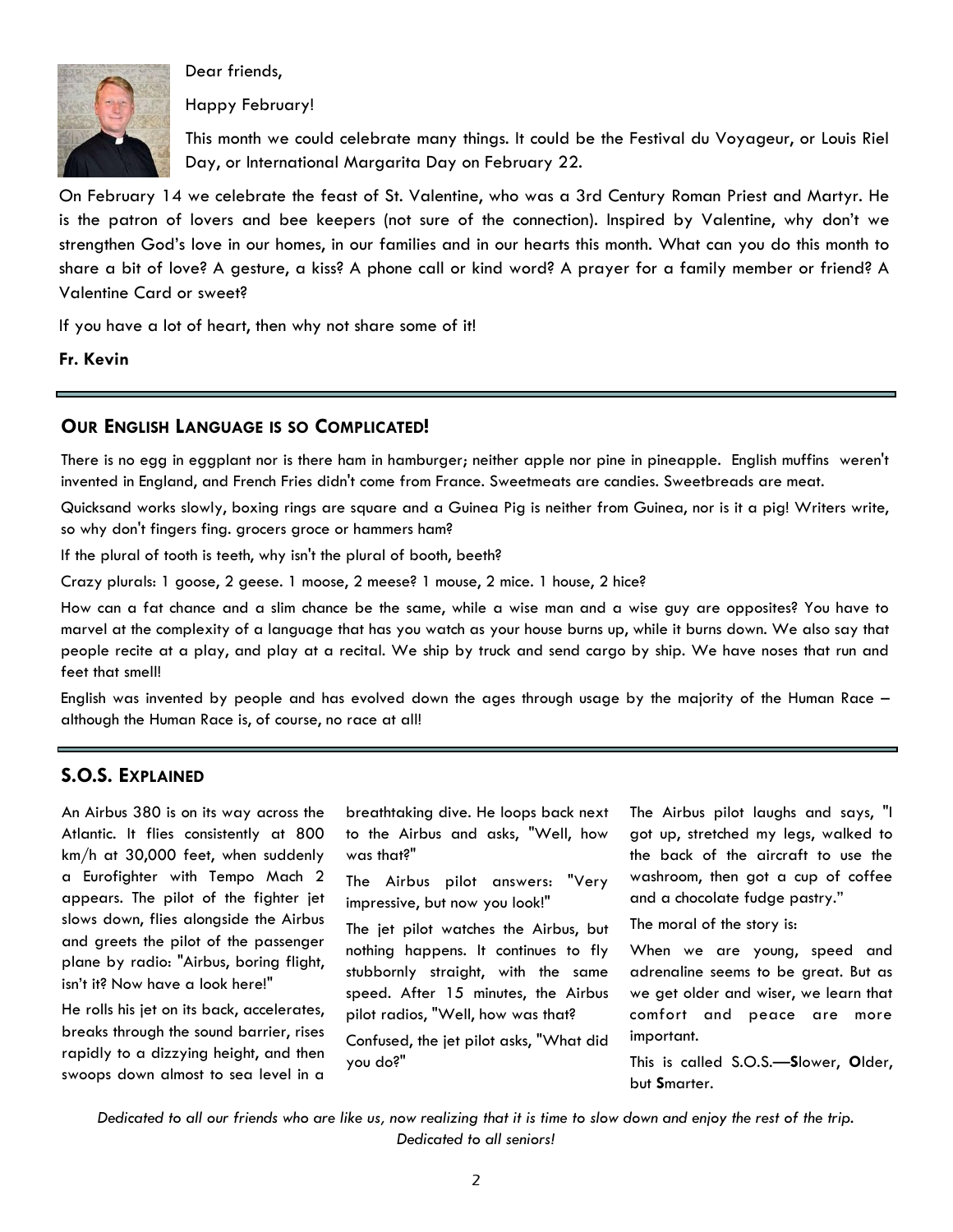FrOM OUT ReCipe BOX, courtesy of Carol Engstrom:

TASTY PARMESAN OVEN CHICKEN (Serves 3—4)



*This recipe is one I have used for years, but lately I see that "sheet" cooking is all the rage. If you keep doing the old regular things, they eventually become a new fad! Who knew that I would finally be up to date!*

#### **Ingredients**

¾ cup breadcrumbs 1tsp oregano 1 tsp basil 1 tsp thyme Salt Pepper

*Mix these 6 ingredients together and put into a small bowl. Set aside. These breadcrumbs are to coat the chicken, so you might prefer to put them on a square of wax paper.*

2 chicken breasts (or thighs, or legs) 4 potatoes, cut into wedges 8 asparagus spears (or fresh green beans)  $\frac{1}{2}$  cup mayonnaise  $\frac{1}{4}$  cup grated parmesan cheese 2—3 tbsp vegetable oil

#### **Directions**

Preheat oven to 375ºF. Cover a cookie sheet with parchment paper or oil the sheet. Add the parmesan cheese to the mayonnaise and stir well. Cut the chicken breasts in half and roll them in the mayo mixture and then in the bread crumb mixture until they are fully covered with crumbs. Place the chicken at one end of the cookie sheet. Brush the potato wedges with the vegetable oil until they are coated. Sprinkle them with salt, pepper and a little paprika (optional). Place potatoes on the cookie sheet beside the chicken, leaving space at the end for the asparagus. Bake for 20-25 minutes. Meanwhile, break the ends off the asparagus then wash and dry the spears; brush with the remaining oil. If you have extra parmesan, sprinkle a teaspoon or so onto the asparagus. Set aside until chicken and potatoes come out of the oven. Add the asparagus at the end of the cookie sheet and return to the oven for another 10-15 minutes.

# Silly Spot

- Without Valentine's Day, February would be … well, January!
- I have no Valentine date—anyway, that's OK. I have Food. Food is Love. Food is Life!!
- YOU are just like Wine, Bacon and Chocolate—YOU make everything better.
- If we can live through the Quarantine, without killing each other, forever should be a piece of cake.
- You hold my heart in your hands. DON'T CLAP!
- My husband and I divorced over religious differences. He thought he was God and I didn't.
- If love is blind, why is lingerie so popular?
- It's scary when you start to make the same noises as your coffee maker.
- It's Valentine's Day and Love is in the Air. So is COVID! Wear a Mask! Keep your distance! Wash your hands!!